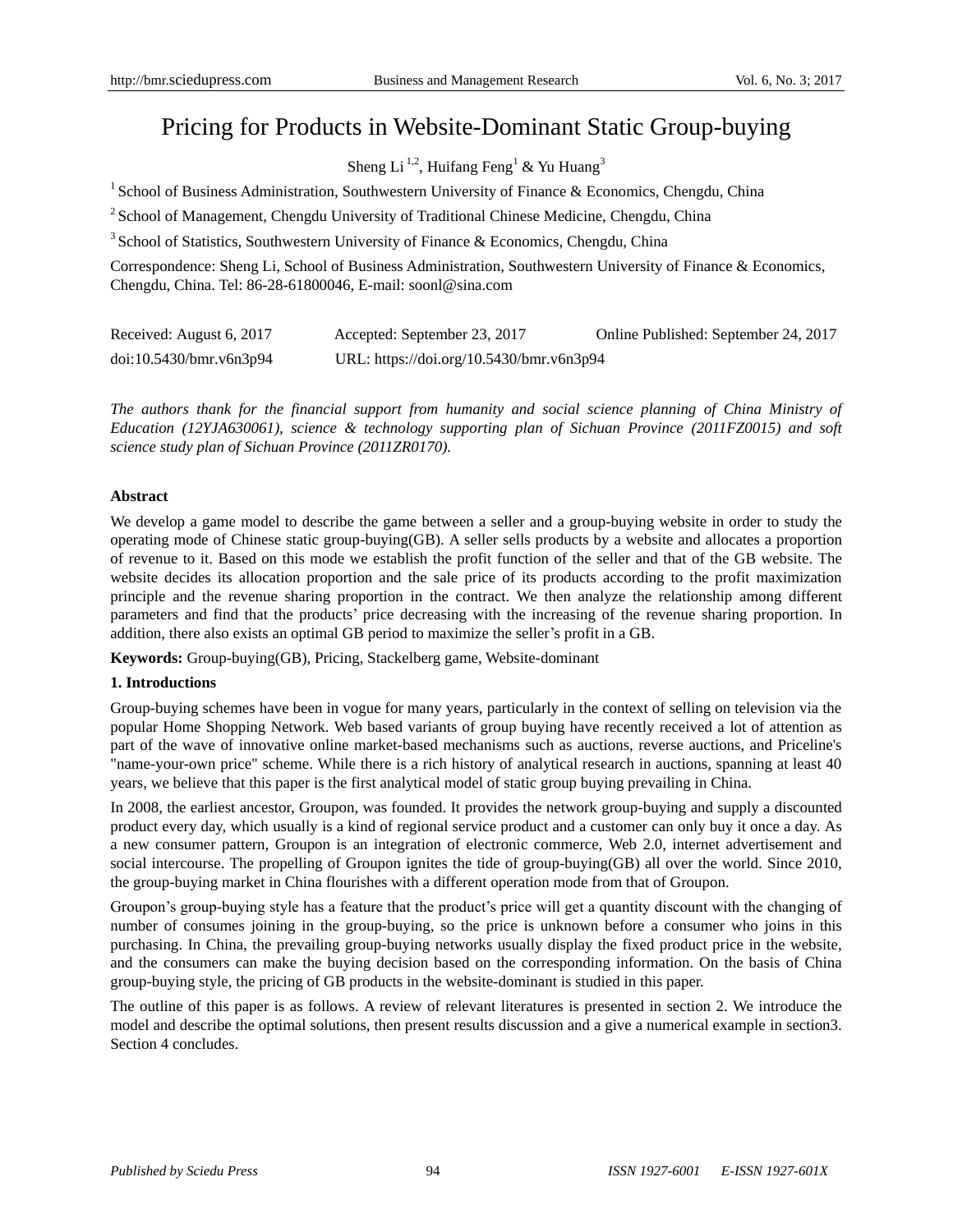## **2. Literature Review**

## *2.1 The Economics Principal and Operation Mode of GB*

Li (2006) studied the game behavior between consumers and the merchants from the perspective of static game and dynamic one. In static game, the firm has two choices: one is to trade with consumers directly, the second is to sell the products to consumer by intermediary dealers. There are game behavior among the firm, consumers and dealers, and a Nash equilibrium (GB, GB). Zhang et al (2007) thought that the GB behavior between consumers is a kind of cooperation game, thus a unity of consumers could strengthen their bargaining power and compel the dealer sell its goods with more lower price. By using kernel and Shapley value the authors allocated the total transaction cost saved in the GB, and measured the real benefit which GB brought to the consumers. Liu (2011) analyzed the network GB from the perspective of economics, revealed the its social value and economic meanings, which is helpful for the seller to grasp the motivation and development trend of network GB's emerging.

Kauffman et al (2010) believed that the aim of GB is to search enough consumers quantity to get sufficient order of goods, which will lead to a lower sale price. When there is positive demand externality, a GB with bigger order will attract more consumers' participation. When there is a smaller order of goods, a demand negative demand externality maybe generates. They tried to solve the negative externality by introducing different motivation scheme and decision theory into the network GB auction, and analyzed whether the auction price and fairness of auction procedure could influence the consumers' participation into the GB auction or not.

#### *2.2 Product Pricing and Earning in a GB*

Many studies analyzed the pricing of the Groupon type GB prevailing in USA. In this schema the GB goods price varies with the changing of its quantity, there is a unitary quantity-based discount existing in its pricing schema, i.e., varies with the changing of its quantity, there is a unitary quantity-based discount existing in its pricing schema, i.e., a price vector  $P = (p_1, p_2, \dots, p_N)$ ,  $p_1 \ge p_2 \ge \dots \ge p_N$  exists, where  $i \in [1, N]$  is the product sal the end of GB period. When the final sale quantity is *i*, the consumer should buy the product at the price  $p_i$ . Chen et al (2002) pointed out that GB auction is a kind of dynamic pricing schema with the internet network as a carrier, and the consumers achieves quantity discount as a group. They proposed some assumptions such as consumers' product reserve price, bidder's risk neutral and information symmetry, and described the price offer procedure by using imperfect information symmetry dynamic game and analyzed the GB auction mode. Kauffman et al (2001) thought GB as a transformation of dynamic pricing schema, and emphsized the effect of GB by exploring the pricing process of both the buyer and seller. In a GB, the consumers centralized their purchase power to gain a price as low as possible. Moreover, they introducd some GB innovations based on the internet and recommended many innovation companies in GB, and summarized and evaluated the features of dynamic schema in GB mode and set forth its competition and sustainability in the market.Chen et al (2006) explored the optimal pricing curve of network GB based on the individual value model and stochastic arrival rate is given. Furthermore, they compared the revenue of GB with that of price listed sale and got two important conclusions: one is when scale economy is taken into accounted, the profitability of the further is higher than that of the latter; the other is when the sellers are risk-seeking, the same situation existed.

The studies on GB pricing above-mentioned are mostly based on the Groupon's operation mode and have a common feature that there is quantity discount of the goods price by the rising of the consumer number. Thus, the GB pricing studies are all almost based on the principle of "Buy on dips", which is different from the situation that the GB price is fixed and displayed on the GB webs and its fundamental mode is the price listed sale in fact. So, it is necessary to explore the pricing with website-dominant in static group-buying in China.

## **3. Pricing Model for Service Products in Static Group-buying**

#### *3.1 Assumptions and Parameters*

#### 3.1.1 Basic Assumptions

(1) The price of the group-buying goods is negative relative to its market demand, which means the demand of the products will lower when its price is high. At the time *t* the market demand is  $\lambda(t) = ae^{-\delta t} - bp_g$ , *a* is the basic

market demand, which is no relative to price or GB time, but relative to the product publicity and quality of products sold in the physical retail store; *b* is sensitivity coefficient of demand relative to the price, and it will bring down when the price is rising.

(2) A consumer in a group-buying only can buy a piece of product at most.

(3) There is no conspire behavior existing among the consumers.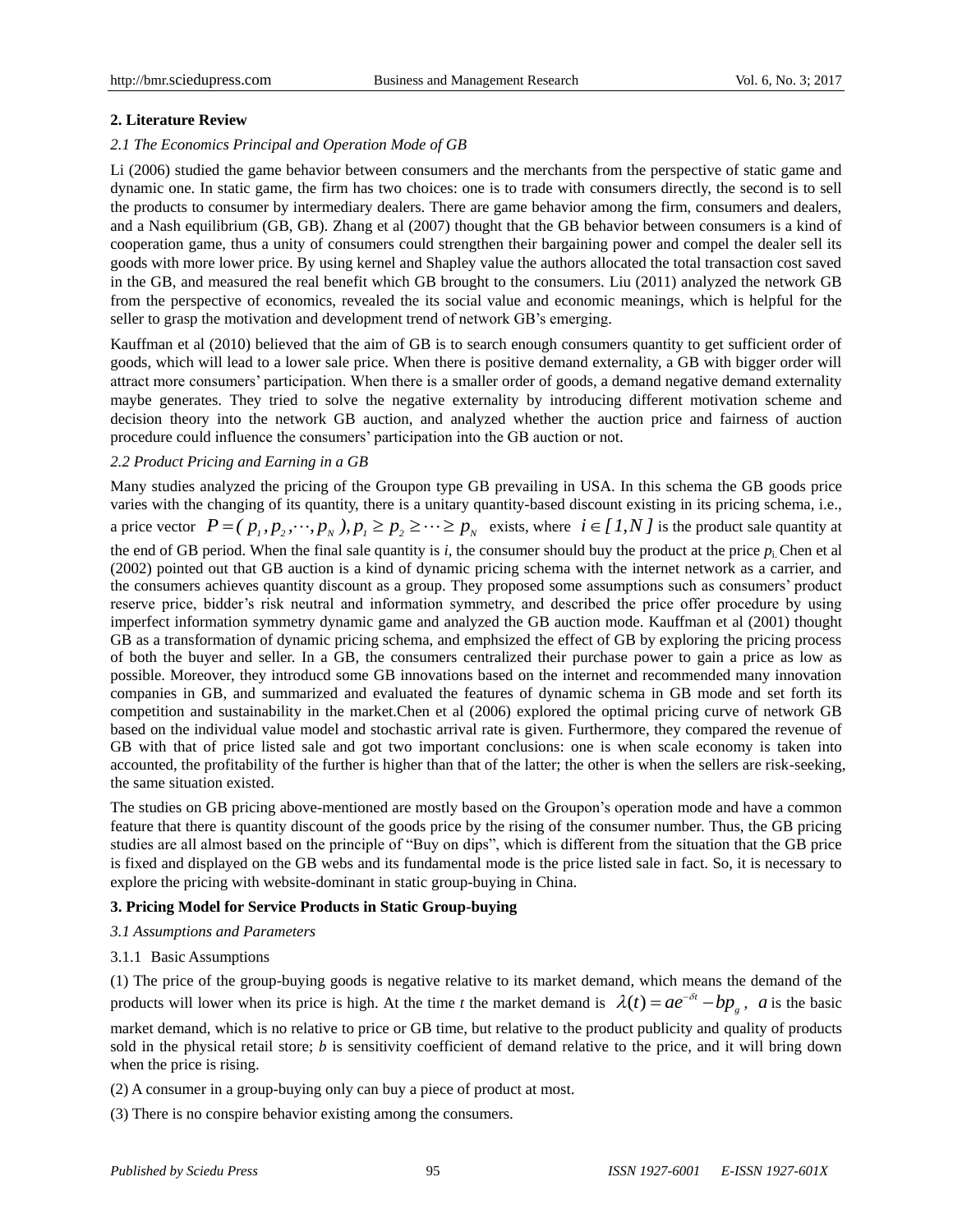(4) The amount of products has no upper limit in the group-buying of service product.

(5) After a group-buying attains, the consumers are certain to use it in practice to reach the transaction between product suppliers and the websites.

3.1.2 The Definition of the Parameters

 $D_{g}(p_{g},T)$  is the market demand which the dealer attains a network GB.

*G* is the amount floor level for a GB beginning.

*T* is the time limit for a GB.

 $p_{g}$  is unit price for a GB goods.

*c* is unit cost of the seller's goods.

 $\lambda(t)$  is the arriving ratio of customers at the time *t*.

 $\pi(s)$  is the profit function of the seller.

 $\pi(g)$  is the profit function of the GB website.

 $c<sub>g</sub>$  is the operation cost for GB website in unit time.

 $\theta$  is the revenue sharing proportion for GB website, i.e., GB website's unit revenue is  $\theta p_{g}$ .

## *3.2 The Decision of the Seller and GB Website in Static Group-buying*

In the realistic group-buying the merchant often use catchpenny strategy. In order to ask price favour from the merchants as far as possible, the GB websites usually set GB retaining conditions, which have two patterns: (1) the product purchasing amount reach a certain standard; or (2) the gross amount of product purchasing arrive at a certain value. Here we adopt the first pattern, i.e., when the number of consumers joining in the GB reach the minimum limit *G*, the GB will come into existence. Moreover, the GB service products are consuming types, such as KTV, food and beverage service, and knead and health care et al., and the consumer should make an appointment before using these service, so we can make an assumption that there is no upper limit for the GB products, i.e., the service capacity of the merchant have no limits.

The decision steps for a seller and a GB website are as follows:

Step 1. The GB website determine the charge strategy (the GB period is fixed as *T*) when it is direct against the product cost submitted by the seller.

Step 2. When receiving the charge strategy of the GB website, the seller decides the price and amount of products in the GB.

According to the above decision steps, we bring out the two player's decisions from step 2 using inverse method.

3.2.1 Charge Strategy of the Website and the Sale Price and Quantity Floor Level of GB Decided by the Seller

First, set a fixed GB period T. Facing with the revenue sharing percentage  $\theta$  provided by the network, the merchant should decide the price and lower limit amount of GB. Assume that the seller provide only one kind of product for the GB, the market demand of the products are  $D_g(p_g, T) = \int_0^T (ae^{-\delta t} - bp_g) dt$  $=\int_0^T (ae^{-\delta t} - bp_s) dt$ . On the condition of GB period is given in advance, we have:

e, we have:  
\n
$$
D_g(p_g, T) = \int_0^T (ae^{-\delta t} - bp_g) dt = \frac{a}{\delta} (1 - e^{-\delta T}) - bp_g T
$$
\n(1)

When the GB period *T* is finished, if  $D_g(p_g, T) \ge G$ , which means the GB succeeds. Therefore, the seller will sell the corresponding products and give the network operation fee according to the promised proportion, i.e., once a product is sold, the merchant will get  $(1-\theta)p_g - c$ . Thus, the profit of the merchant is: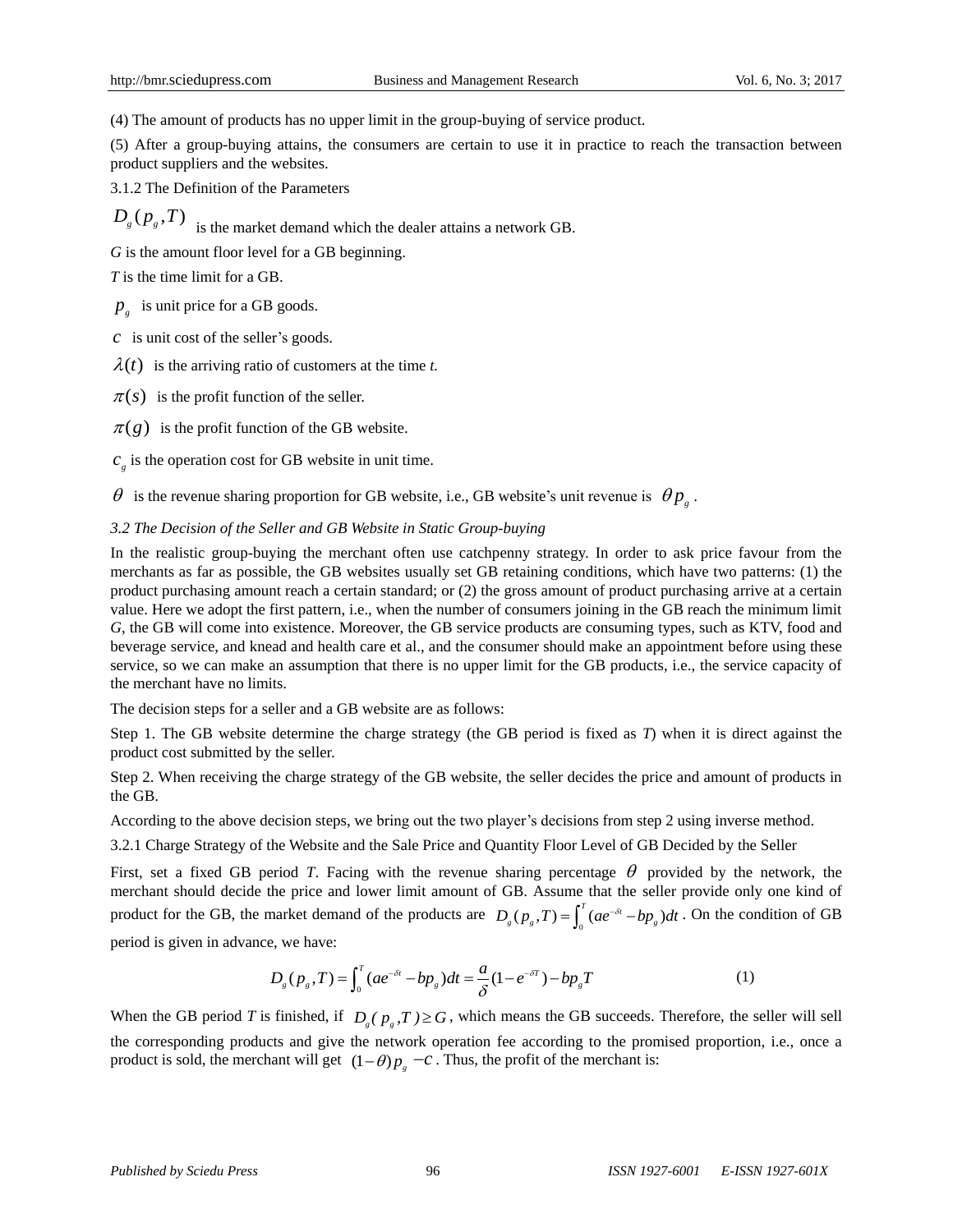$$
\pi(s) = [(1-\theta)p_s - c] \cdot D_s(p,T)
$$
  
= [(1-\theta)p\_s - c] \cdot [\frac{a}{\delta}(1-e^{-\delta T}) - bp\_sT] (2)

Set  $A = \frac{a}{\delta}(1 - e^{-\delta T})$ , we get:

$$
\pi(s) = [(1 - \theta)p_s - c] \cdot (A - bp_sT) \n= -(1 - \theta)bTp_s^2 + [A(1 - \theta) + bcT]p_s - Ac
$$
\n(3)

To maximize the seller's profit in GB, we get the first order derivation with respect to 
$$
p_s
$$
. we have:  
\n
$$
\frac{\partial \pi(s)}{\partial p_s} = -2(1-\theta)bTp_s + [A(1-\theta) + bcT]
$$
\n(4)

For  $\frac{\partial^2}{\partial x^2}$  $\frac{f(s)}{g} = -2(1-\theta)bT < 0$  $rac{\pi(s)}{p_s^2} = -2(1-\theta)bT$  $\frac{\partial^2 \pi(s)}{\partial p_s^2} = -2(1-\theta)bT < 0,$ , let (4) equal to zero, we can get the extreme point:

$$
p_s = \frac{A(1-\theta) + bcT}{2(1-\theta)bT}
$$
\n<sup>(5)</sup>

For the formula (2) is workable under the condition that  $D_g(p_g, T) \ge G$ , i.e.,  $A - bp_g T \ge G$ , we have:

$$
p_s \le \frac{A - G}{bT} \tag{6}
$$

$$
\frac{A(1-\theta) + bcT}{2(1-\theta)bT} \le \frac{A-G}{bT}
$$
\n(7)

i.e.

Put  $(5)$  into  $(6)$ , we can get:

$$
G \le \frac{A(1-\theta) - bcT}{2(1-\theta)}\tag{8}
$$

This is to say that the quantity floor level of GB is no more than  $A(1-\theta)$  $2(1 - \theta)$  $A(1-\theta) - bcT$  $\theta$  $-\theta$ ) $-l$  $\overline{a}$ , the GB will succeed.

Theorm 1. When other conditions are fixed, the unit product price in GB  $p<sub>g</sub>$  reduces with the revenue-sharing proportion  $\theta$  is increasing.

Proof. From (5) we get:

$$
p_s = \frac{A}{2bT} + \frac{c}{2(1-\theta)}\tag{9}
$$

Let us solve the first order derivation of (9) with respect to $\theta$ , we have:

$$
\frac{\partial p_s}{\partial \theta} = -\frac{2}{(1-\theta)^2} < 0 \tag{10}
$$

Formula (10) means that with the increase of unit product price in GB, once a product is sold to consumers, the seller must lower revenue sharing proportion and pay the lower ratio revenue to the GB website. However, the market demand of the products will reduce at the same time. As mentioned above, the purpose of the merchant joining in a GB is to propagandize its products in order to enhance the product awareness and pursue a good effect on its product sale and sustainable development. In reality, the merchant is more likely to reduce the product's price and enhance the network's revenue sharing ratio in order to get more sale quantity.

#### 3.2.2 The GB Website's Optimal Charging Decision

Whether a GB achieves or not, the network will pay network operational costs such as advertisement and staff salary et al. The longer GB's period is, the larger GB's corresponding cost is because the website wants to maintain operating. Assume that the unit operating cost of the GB is  $c_{g}$ . When the GB achieved, the seller will give a part of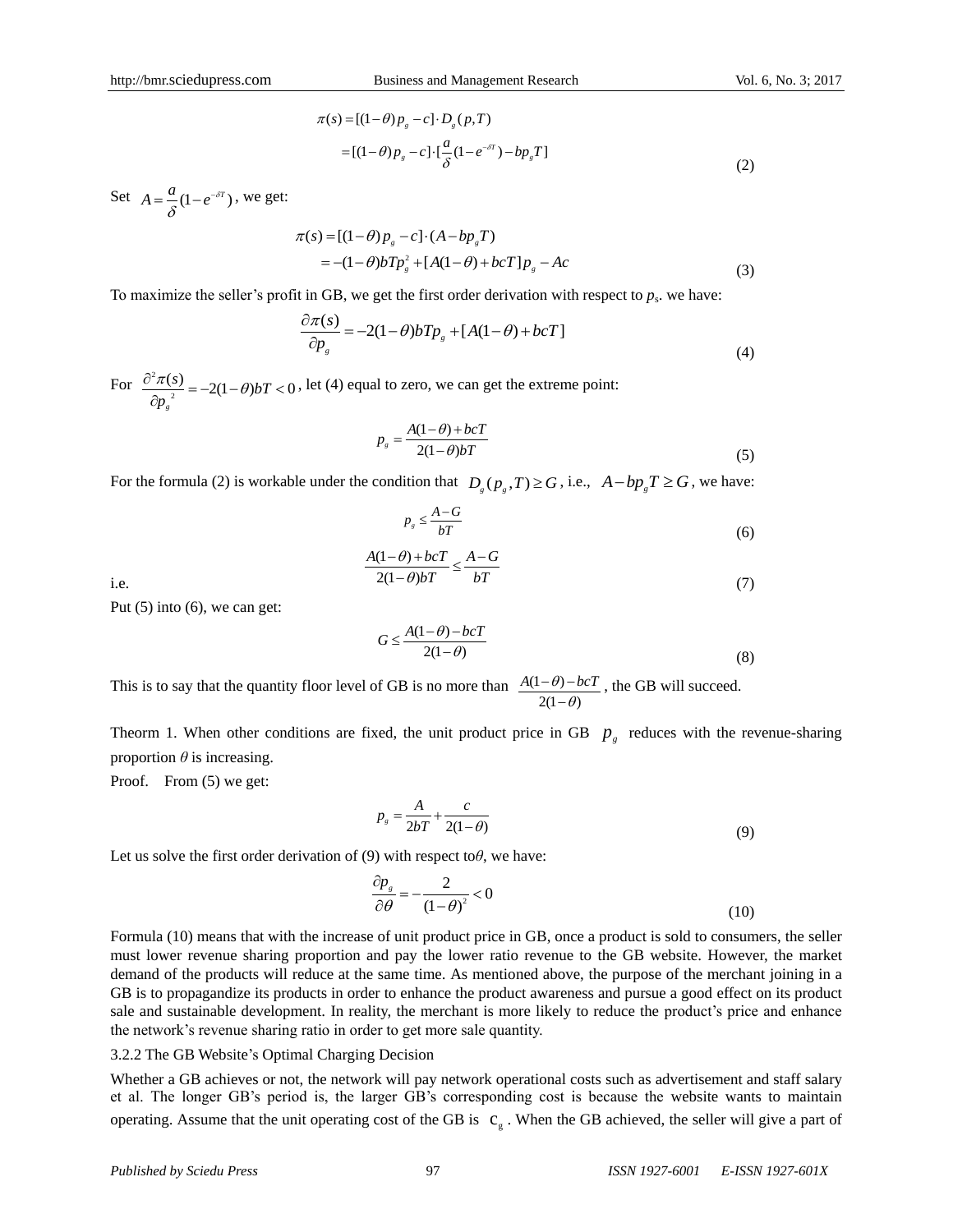revenue to the network according to pre-said sharing proportion  $\theta$ . Then, the profit function of GB website is:<br>  $\pi(g) = \theta p_g \cdot D_g (p_g, T) - c_g T = \theta p_g \cdot (A - bp_g T) - c_g T$  (11)

$$
\pi(g) = \theta p_{g} \cdot D_{g} (p_{g}, T) - c_{g} T = \theta p_{g} \cdot (A - bp_{g} T) - c_{g} T \tag{11}
$$

Substitute 
$$
p_g
$$
 and  $D_g(p_g, T)$  into (11), we have:  
\n
$$
\pi(g) = \theta \cdot \frac{A(1-\theta) + b c T}{2(1-\theta) b T} \cdot [A - b T \frac{A(1-\theta) + b c T}{2(1-\theta) b T}] - c_g T
$$
\n
$$
= \theta \cdot \frac{A(1-\theta) + b c T}{2(1-\theta) b T} \cdot \frac{A(1-\theta) - b c T}{2(1-\theta)} - c_g T
$$
\n
$$
= \theta \cdot \frac{A^2(1-\theta)^2 - b^2 c^2 T^2}{4(1-\theta)^2 b T} - c_g T = \frac{A^2}{4b T} \theta - \frac{b T c^2}{4} \frac{\theta}{(1-\theta)^2} - c_g T
$$
\n(12)

To maximize the GB website's profit function, we should solve first-order and second-order derivation of  $\pi(g)$ with respect to  $\theta$ . We have

e have  
\n
$$
\frac{\partial \pi(g)}{\partial \theta} = \frac{A^2}{4b} - \frac{bc^2}{4} \left[ \frac{(1-\theta)^2 + 2\theta(1-\theta)}{(1-\theta)^4} \right]
$$
\n
$$
= \frac{A^2}{4bT} - \frac{bTc^2}{4} \left[ \frac{1}{(1-\theta)^2} + 2 \frac{\theta}{(1-\theta)^3} \right]
$$
\n
$$
\frac{\partial^2 \pi(g)}{\partial \theta_s^2} = -\frac{bTc^2}{4} \left[ \frac{2(1-\theta)}{(1-\theta)^4} + 2 \frac{(1-\theta)^3 + 3\theta(1-\theta)^2}{(1-\theta)^6} \right]
$$
\n
$$
= -\frac{bTc^2}{2(1-\theta)^4} \left[ (1-\theta) + \frac{(1-\theta)^3 + 3\theta(1-\theta)^2}{(1-\theta)^2} \right]
$$
\n
$$
= -\frac{bTc^2}{2(1-\theta)^4} \left[ (1-\theta) + (1-\theta) + 3\theta \right] = -\frac{bTc^2(2+\theta)}{2(1-\theta)^4} < 0
$$
\n(14)

Set (13) equal to zero, we have equation (15) below.<br> $\frac{A^2}{c^2} - \frac{bTc^2}{c^2} = \frac{1}{c^2}$ 

$$
\frac{A^2}{4bT} - \frac{bTc^2}{4} \left[ \frac{1}{(1-\theta)^2} + 2 \frac{\theta}{(1-\theta)^3} \right] = 0
$$
\n(15)

Set  $x = 1 - \theta$  ( $0 < x < 1$ ), the equation (15) can be transformed into (16).

$$
x^{3} + \frac{b^{2}c^{2}T^{2}}{A^{2}}x - \frac{2b^{2}c^{2}T^{2}}{A^{2}} = 0
$$
\n(16)

Solve the equation (16), we get the discriminant criterion from the Cardano formula:  
\n
$$
\Delta = \left(-\frac{b^2c^2T^2}{A^2}\right)^2 + \left(\frac{b^2c^2T^2}{3A^2}\right)^3 = \left(\frac{bcT}{A}\right)^4 + \frac{1}{27}\left(\frac{bcT}{A}\right)^6 > 0
$$
\n(17)

Thus, the equation has solutions which are a real root and two imaginary roots. The real one is:  

$$
x = \sqrt[3]{\frac{b^2 c^2 T^2}{A^2} + \sqrt{(\frac{bcT}{A})^4 + \frac{1}{27}(\frac{bcT}{A})^6}} + \sqrt[3]{\frac{b^2 c^2 T^2}{A^2} - \sqrt{(\frac{bcT}{A})^4 + \frac{1}{27}(\frac{bcT}{A})^6}}
$$
(18)

So,

$$
\theta = 1 - \sqrt[3]{\left(\frac{bcT}{A}\right)^2 + \sqrt{\left(\frac{bcT}{A}\right)^4 + \frac{1}{27}\left(\frac{bcT}{A}\right)^6}} - \sqrt[3]{\left(\frac{bcT}{A}\right)^2 - \sqrt{\left(\frac{bcT}{A}\right)^4 + \frac{1}{27}\left(\frac{bcT}{A}\right)^6}} \tag{19}
$$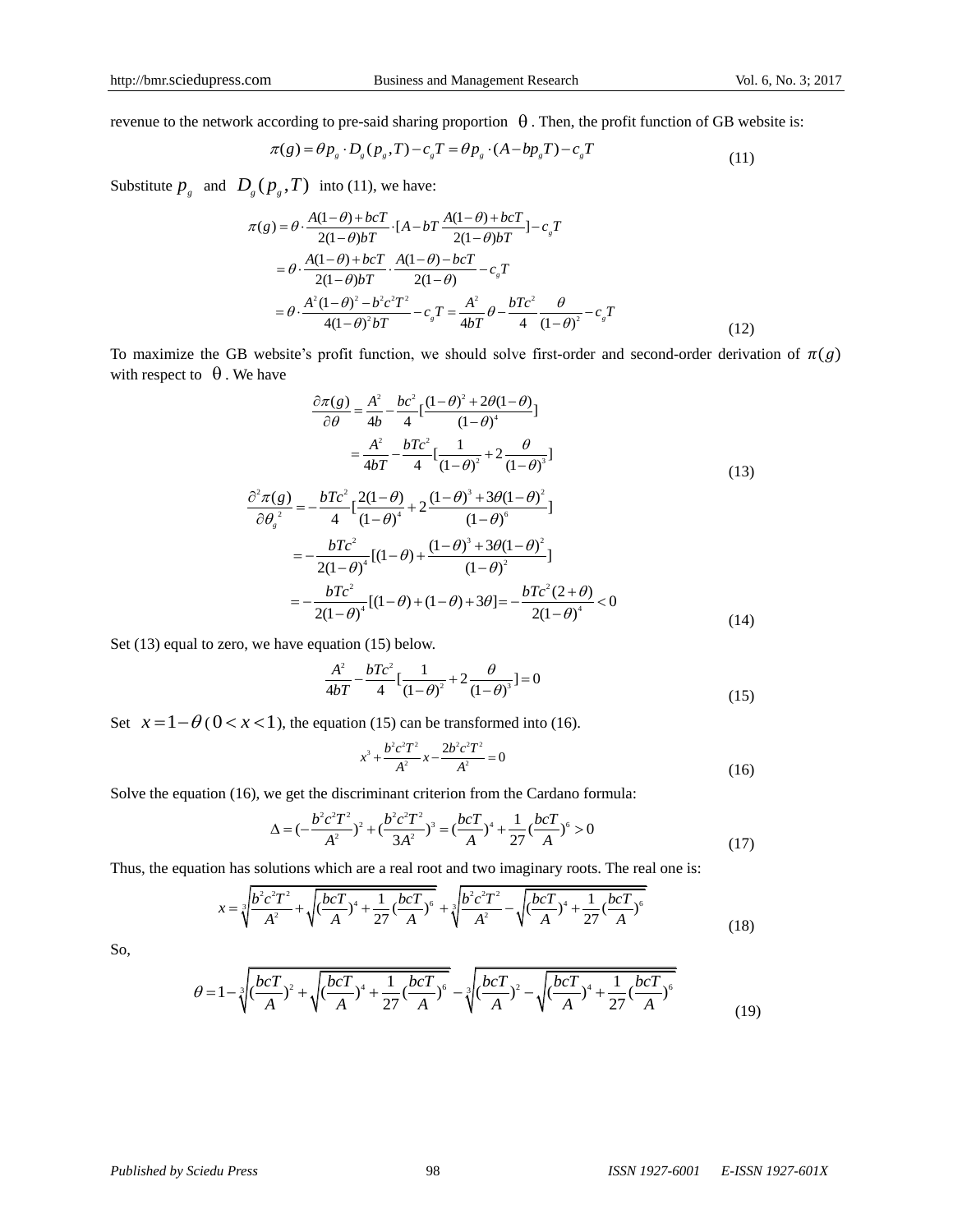For  $x$ ,  $\theta$  in above process are got under the condition that the GB is achieved, the formula (20) still be satisfied in below.

$$
G \le \frac{A(1-\theta) - bcT}{2(1-\theta)}
$$
  

$$
A = a + \frac{\lambda_0}{\delta} (1 - e^{-\delta T})
$$
 (20)

Where

To explain the meanings of these variables vividly, a numerical example will be provided in the following section.

Theorm 2. Under the condition that other parameters are given, there is an optimal GB period *T* which leads to achieve the maximum of the merchant's profit function  $\pi(s)$  in a GB.

Proof. Solve the first order partial derivation of the merchant's profit function  $\pi(s)$  with the respect to the GB period *T*, we have:  $\frac{\partial \pi(s)}{\partial t} = -(1-\theta)bp^2 + p(1-\theta)\frac{\partial A}{\partial t} + bcp - c\frac{\partial A}{\partial t}$ 

$$
\frac{\partial \pi(s)}{\partial T} = -(1 - \theta) b p_s^2 + p_s (1 - \theta) \frac{\partial A}{\partial T} + b c p_s - c \frac{\partial A}{\partial T}
$$
\n(21)

$$
A = \frac{a}{\delta} (1 - e^{-\delta T})
$$
\n(22)

And

Thus, we have

$$
\frac{\partial A}{\partial T} = ae^{-\delta T} \tag{23}
$$

Substitute (23) into (21), we have

21), we have  
\n
$$
\frac{\partial \pi(s)}{\partial T} = -(1-\theta)bp_s^2 + ap_s(1-\theta)e^{-\delta T} + bcp_s - ace^{-\delta T}
$$
\n(24)  
\n
$$
\frac{\partial^2 \pi(s)}{\partial T^2} = -a\delta p_s(1-\theta)e^{-\delta T} + a\delta ce^{-\delta T} = a\delta e^{-\delta T}[c - p_s(1-\theta)]
$$
\n(25)

The seller must set the GB price which satisfies with  $p_g(1-\theta) > c$  so that it can gain a certain profit in a GB. Thus, we have  $\frac{\partial^2}{\partial x^2}$  $\frac{(s)}{s^2}$  < 0 *T*  $\frac{\partial^2 \pi(s)}{\partial T^2}$  < . We can conclude that there is an optimal GB period *T* which leads to achieve the maximum of the merchant's profit function in a GB.

*3.3 Numerical Example*

3.3 Numerical Example<br>Set  $a = 10, b = 1, \delta = 0.1, c = 2, c<sub>g</sub> = 2, T = 10$ , use Matlab to solve the revenue sharing ratio  $\theta = 0.4718$  and unit product GB price  $p_g = 5.0539$ . Put the values of  $\theta$ ,  $p_g$  into the profit function of GB website  $\pi(g)$  and that of the merchant  $\pi(s)$  respectively, we have:

$$
\pi(s) = 8.4822
$$
,  $\pi(g) = 10.2194$ 

From  $G \leq \frac{A(1-\theta)}{A(1-\theta)}$  $\overline{2(1-\theta)}$  $G \leq \frac{A(1-\theta)-bcT}{2\theta}$  $\theta$  $\leq \frac{A(1-\theta)-b}{2(1-\theta)}$ we get  $G_{\text{max}} = 12.6727$ , which means the quantity limit of GB is no more than 12 units,

this GB will achieve before the GB period finishes.

When the above parameters are fixed, we can get the profit curve of the merchant as shown in Figure 1 in a certain period *T*, where we assume that  $T \in [1,20]$ . We can conclude that the profit of the merchant has showed first increasing and then decreasing.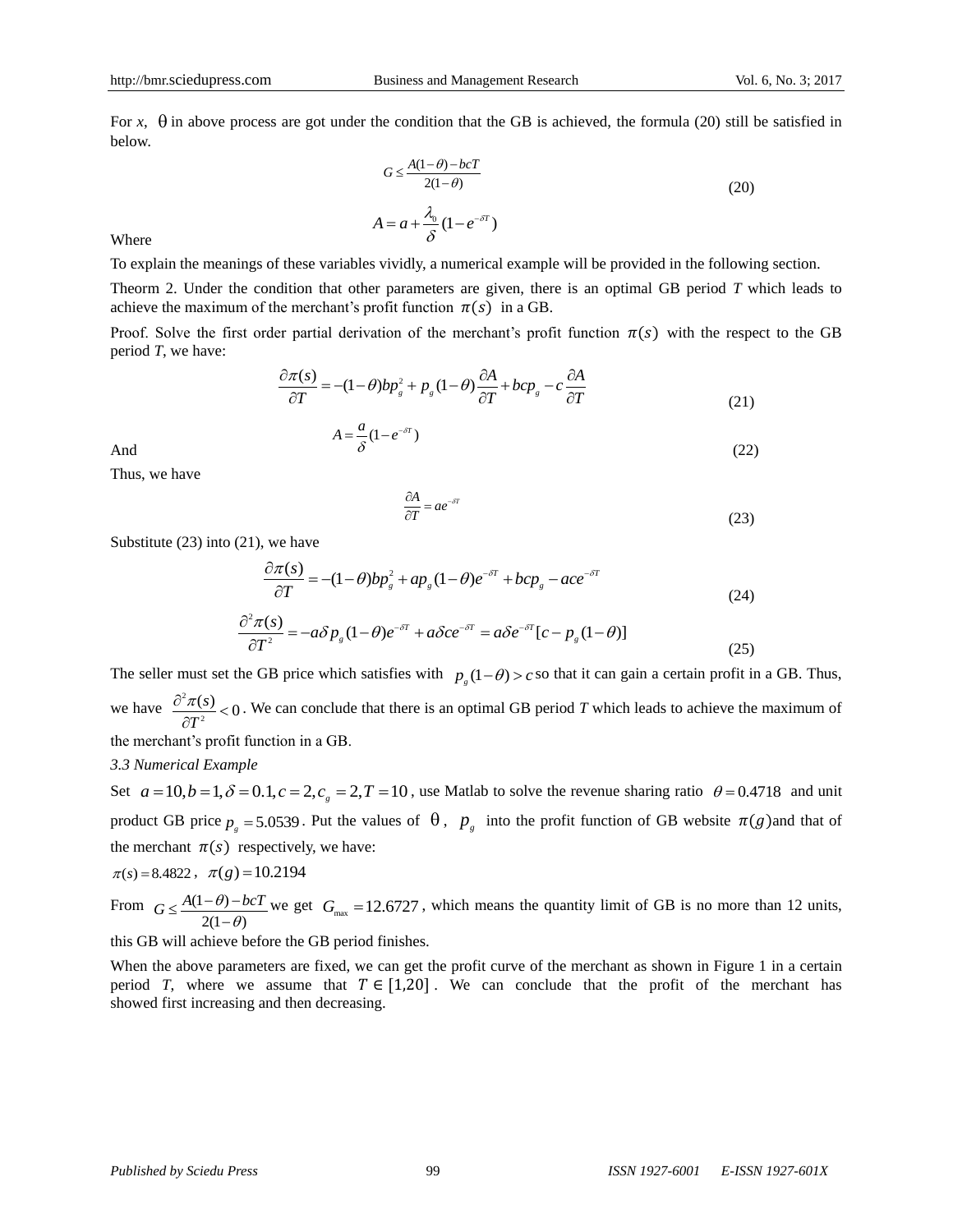

Figure 1. The relationship between the seller's profit and GB period (when other parameters are given)

## **4. Conclusions**

In this paper, a Stackelberg game process for GB between a merchant and a network is studied. As a sponsor in a new emerging consume mode, GB, the network act as a dominator. In the GB procession, the network provides the seller with an exhibition and sale platform for its products. On one hand, GB can promote the merchant's products timely; and on the other hand, the seller could propagandize its own products using the word of mouth of the network. In return, the seller should assign a part of revenue to the GB website in order to get "win-win".

Here we established the profit function of the seller and that of the website respectively in GB process, and derived the revenue sharing ratio of the network and GB product's sale price of the seller. Under the assumption that the GB can retain in a certain period *T*, we get the maximum limit of quantity of the GB product. Moreover, we got some thermos and deductions after the relationship between the revenue sharing ratio of the network and GB product's sale price of the seller, and that between GB period and the seller's profit were analyzed.

We only studied decision process that a seller participating a GB and only sell products on the website here. In reality, most of sellers sell their products both in offline channel (such as department store, franchise house et al.) and in GB one. Therefore, the seller's decision process contains online and offline channel simultaneously should be studied in the future. Moreover, for we only analyze the channel composed by one seller and one GB website here, the further research should introduce a game process which contains multiple sellers and multiple websites or put supply chain coordination into GB game so that we can acquire more valuable results and enhance research conclusion's practicality. Another possible extension of this study is to group-buying mechanisms under uncertainty about product quality. When buyers can get signal about product quality from the bids of auctions, group-buying mechanisms can be a powerful way for the seller to induce buyers to signal product quality information to each other. Future research could extend our model to study the impact of these different factors such as uncertainty, risk aversion, bounded rationality, moral risk, et al.

## **References**

- Anand K. S. & Aron R. (2003). Group Buying on the Web: A Comparison of Price-Discovery Mechanisms. *Management Science*, (11), 1546-1562, Special Issue. <https://doi.org/10.1287/mnsc.49.11.1546.20582>
- Anderson, C. K., Wilson, J. G. (2003). Wait or buy? The strategic consumer: Pricing and profit implications. *Journal of the Operational Research Society*, (3), 299–306. <https://doi.org/10.1057/palgrave.jors.2601497>
- Chen J., Chen X.L., Song X.P. (2002). Bidder's strategy under group-buying auction on the internet. *IEEE Transactions on Systems, Man and Cybernetics. Part A: Systems and Humans, 32*(6), 680-690. <https://doi.org/10.1109/TSMCA.2002.807029>